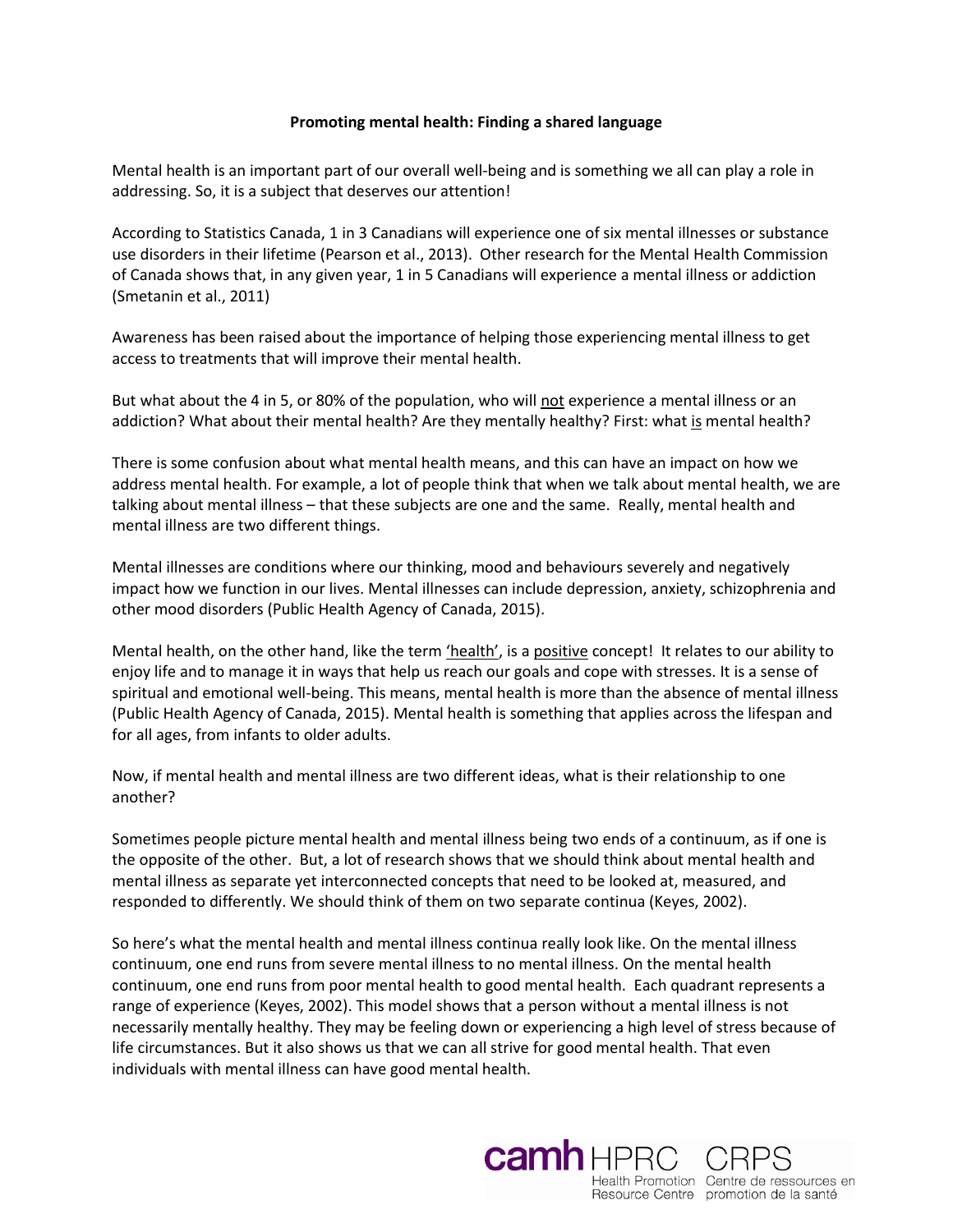Let me give you an example. This is Tara. Tara has been diagnosed with depression – a potentially severe mental illness. However, her depression is now under control: she is on medication and she sees her therapist regularly. She likes her job, feels capable of completing her work, and is able to eat right, sleep well and exercise. She feels comfortable and respected in the places where she lives and works and she feels like the people in her life love her and understand her. Despite her mental illness, Tara has good mental health.

So how do we promote mental health? How do we make more people mentally healthy?

While there are things we can do to take care of our own mental health, the community where we live, work and play has a big impact on our mental health.

A community can promote mental health when its members have access to good jobs, incomes, and housing. A mentally healthy community makes people feel safe and secure and like they belong, because it is inclusive of people with different ages, backgrounds, genders, languages and sexualities.

There are simple things that you can do to help create a community that is mentally healthy: Know and accept that everyone faces daily challenges; get involved in your community and give back; support and include different types of people in your community.

Finally, there are many things that you can do to take care of your own mental health – whether you have a mental illness or not: Know and accept that life can be challenging; create purpose in your life by learning and trying new activities, like starting a hobby and setting realistic goals; create healthy, trusting relationships with people who accept and support you; know and accept your strengths and weaknesses; accept yourself and others – it is the basis of self-esteem; and learn to recognize and understand that you and others have good and bad feelings.

By increasing good mental health, all of these things contribute to the overall health of Canadians. Like the World Health Organization (2014) famously said –THERE IS NO HEALTH WITHOUT MENTAL HEALTH.